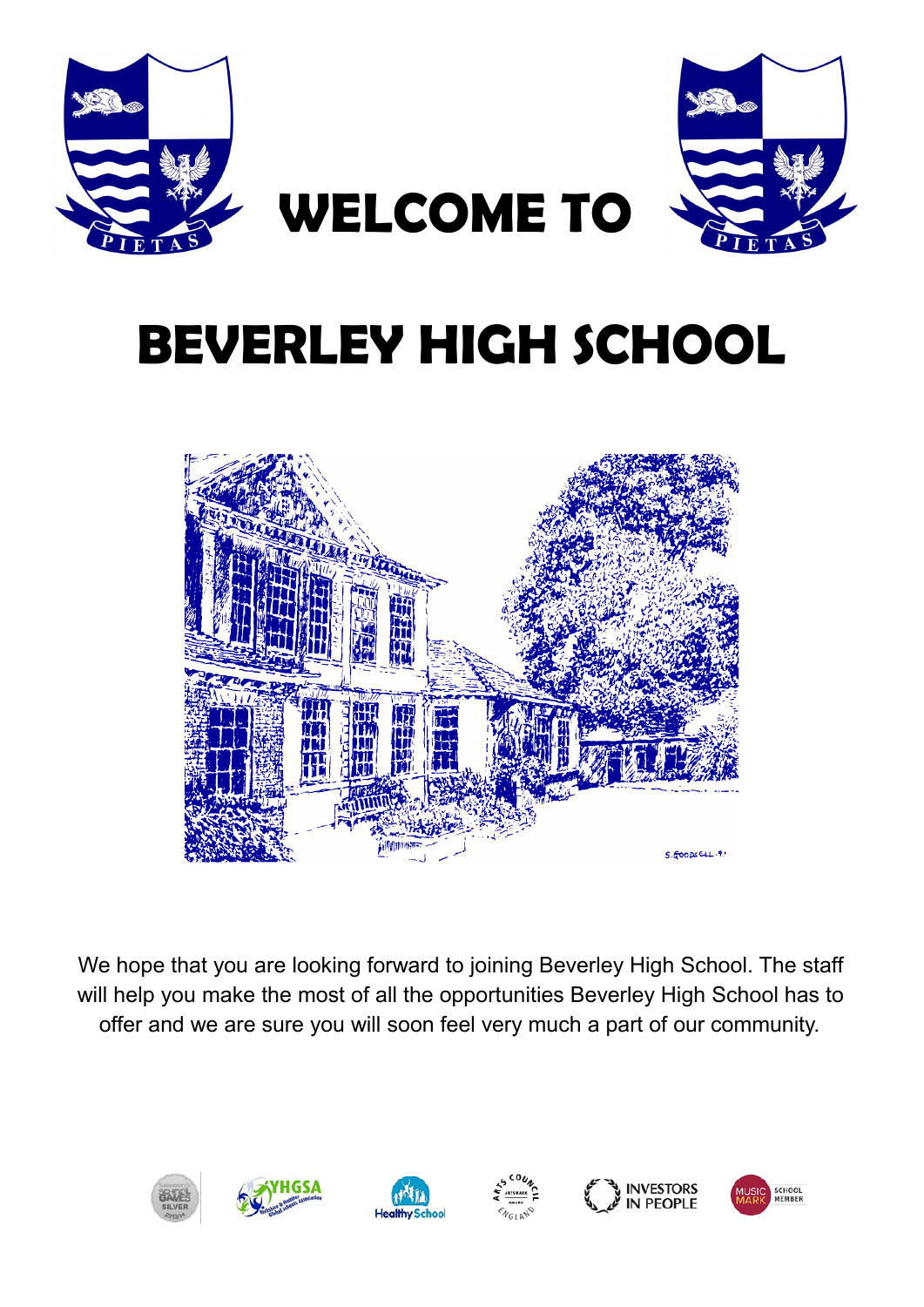# **INFORMATION FOR NEW PUPILS**



#### **1. Arrival at school**

You should be in your form room by 8:45am ready for registration.

If you arrive after 9:00am you should sign the late book giving the time of your arrival, and the reason for being late. The late book is kept at Reception.

### **2. School uniform**

We have a school uniform which all pupils are expected to wear, this means that you all look smart and ready for school. All items of clothing must be clearly marked with your full name so they can be returned to you if lost.

Regulation navy blue sweatshirts and white polo shirts bearing the school logo aswell as the regulation navy blue knee length school skirt and navy straight legged school trousers are only available for purchase online from Price & Buckland (pbuniformonline.co.uk/beverleyhigh) and must be



worn by all pupils. Black shoes/trainers, should be PVC or leather with no markings. No canvas shoes or boots. Regulation PE kit must be bought online from www.trutexdirect.com, the code for our school is LEA00951SC.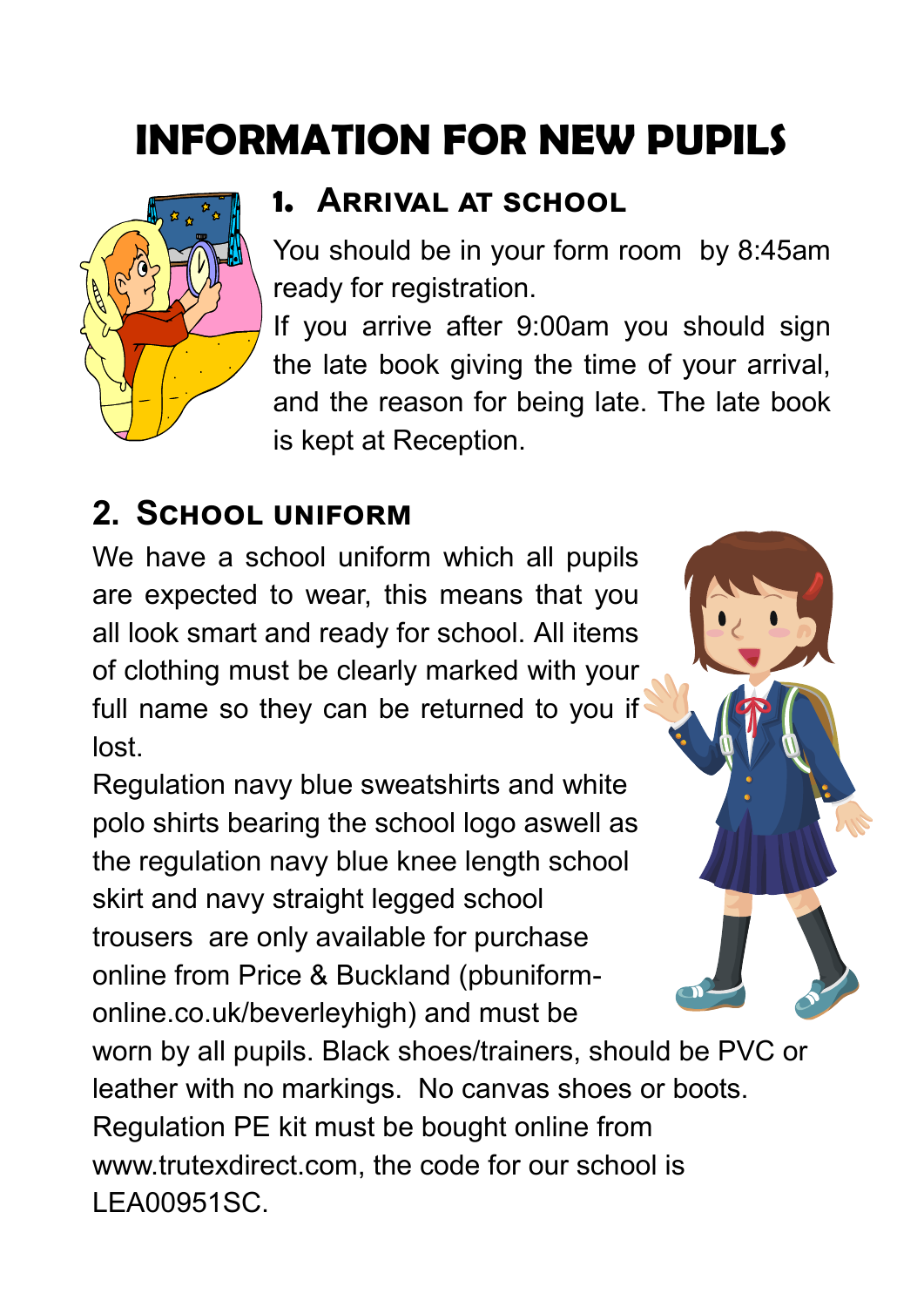#### **3. Movement around the school**

You should be sensible and considerate when moving around the school. Keep to the left on corridors and staircases and when going into a room or building. The Sixth Form Block is mainly for the use of Sixth Form students but we hope you will visit the Learning Resource Centre which is located there. The Hall should never be used as a shortcut by pupils.

The main front door of the school is for the use of staff and visitors only.



**LEFT**

#### **4. Morning break**



You will have a morning break and the canteen is open for you to buy snacks such as crumpets and toasted teacakes. During good weather girls choose to take their break outside on the picnic benches.

You should use the toilet during break times to avoid having to leave your lessons.

The canteen uses a cashless payment system at break - see lunchtime arrangements.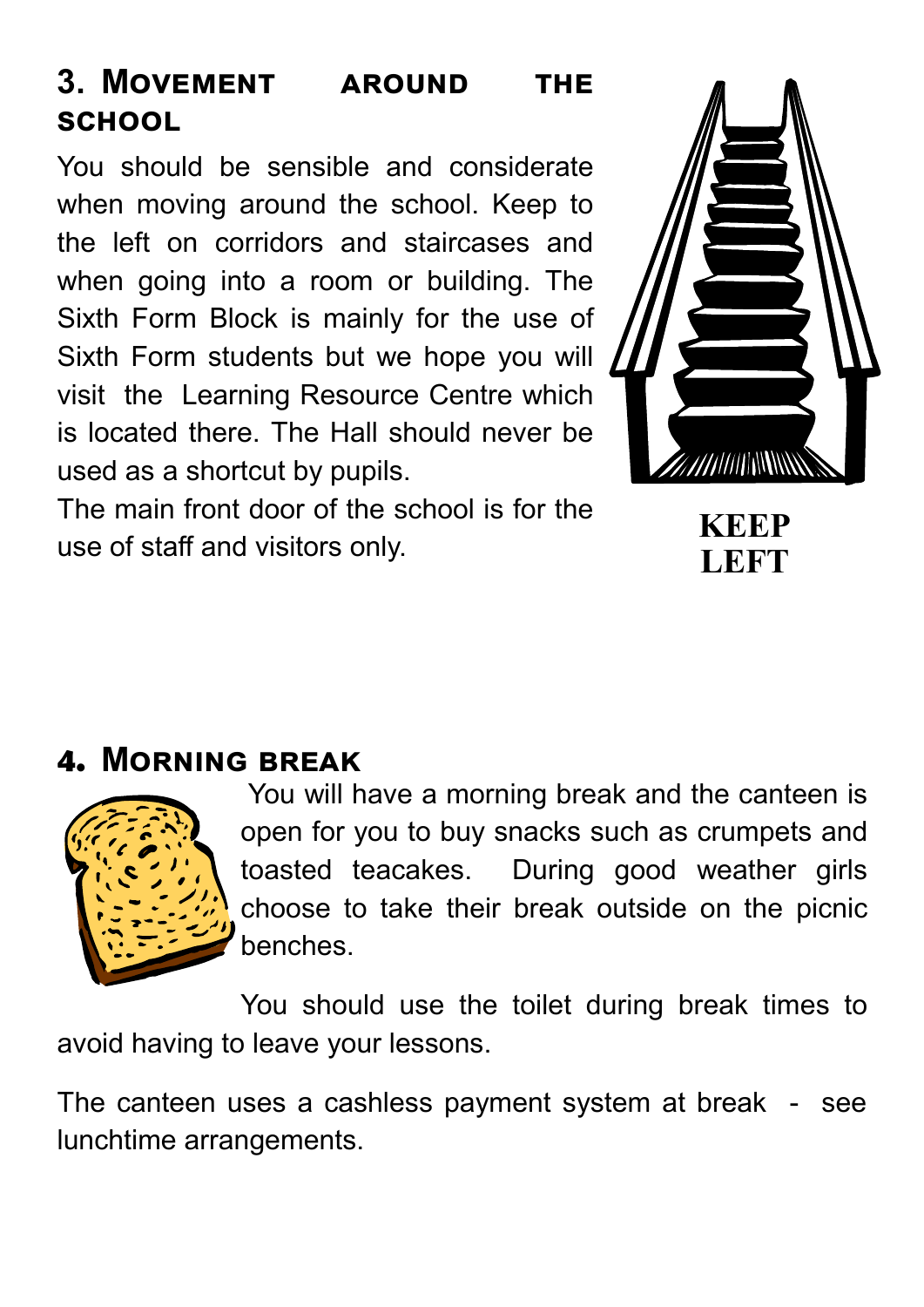# **5. Lunchtime Arrangements**

You may choose either to bring a packed lunch or buy a meal in the canteen. The school menu is displayed outside the canteen and you can buy a 'Meal Deal' which includes a main course, a dessert and a small drink for £2.42 (April 2022).

The canteen uses a cashless payment system. This allows you to pay in advance so that you do not have to take money into the canteen. If you have a free school meal you will take it in the same way as your friends. You will all be shown how it works beforehand.

Packed lunches and cold school meals may be eaten at the picnic benches., field or in your form room.

Year groups enter the canteen on a rota system.

There are many activities and clubs held at lunchtime which we hope you will take part in. If you do decide to join a club you will be offered a priority lunch pass to allow you into the canteen at the start of lunch. You should remain on the school site throughout lunchtime.





| <b>Bacon roll</b>      | 1.22 |
|------------------------|------|
| Croissant              | 62p  |
| <b>Cheese on toast</b> | 67p  |
| <b>Toast</b>           | 27p  |
| <b>Toasted teacake</b> | 52p  |
| <b>Half Bagel</b>      |      |



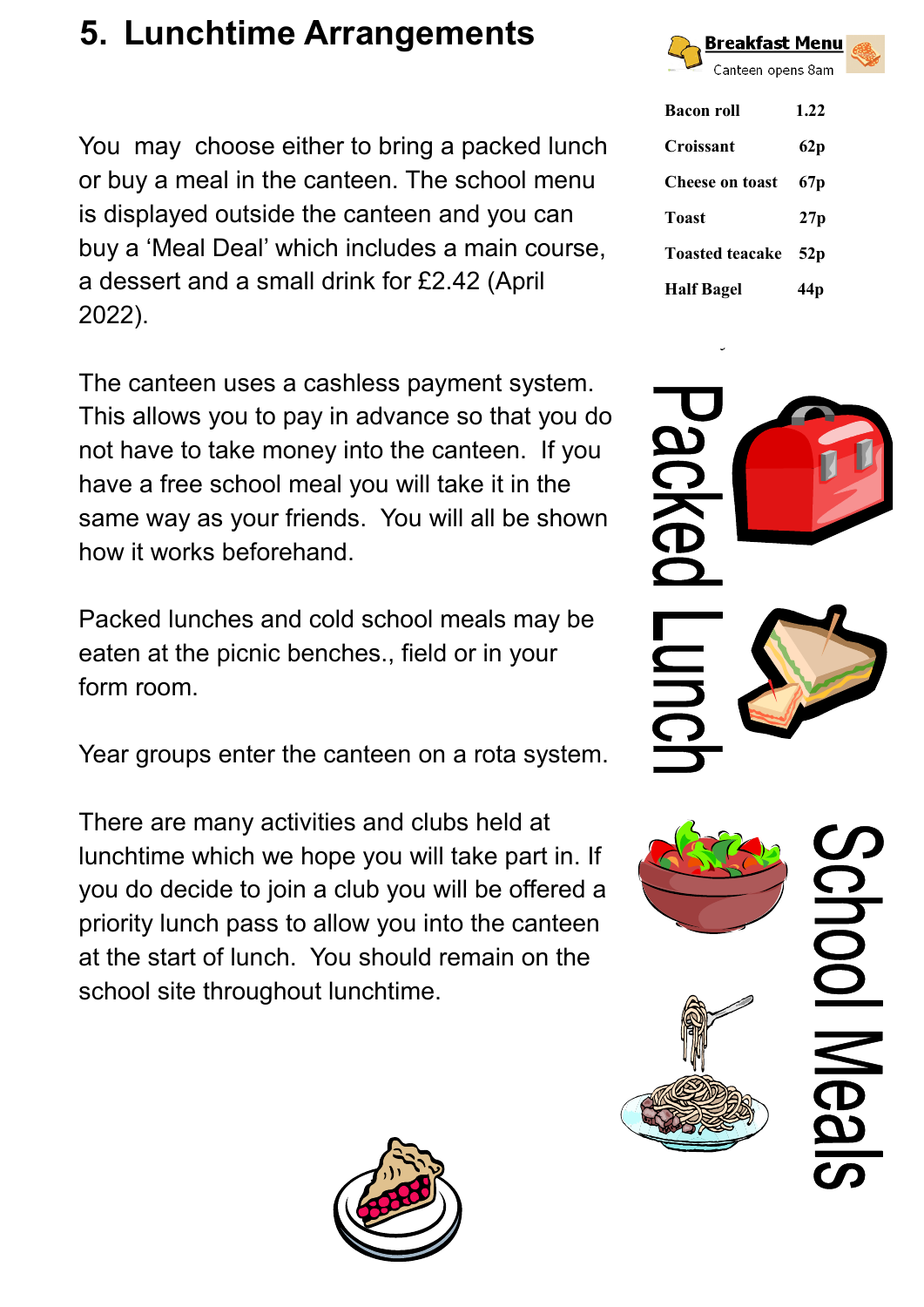# **6. Assembly**

Assemblies are held regularly. These can be thought



provoking and a time for reflection.

You are expected to quietly enter the Hall, Gym or Drama Room where assemblies are held.

#### **7. School and public transport**

Sensible and considerate behaviour is expected from

everyone as they travel to and from school. If you have any problems when travelling on the school bus you can report it to Buswise and you may wish to speak to the Wellbeing Team. You should always carry with you the bus pass provided by the Local Authority. Pelican crossings, provided outside the school and at the top of Norwood, must always be used.

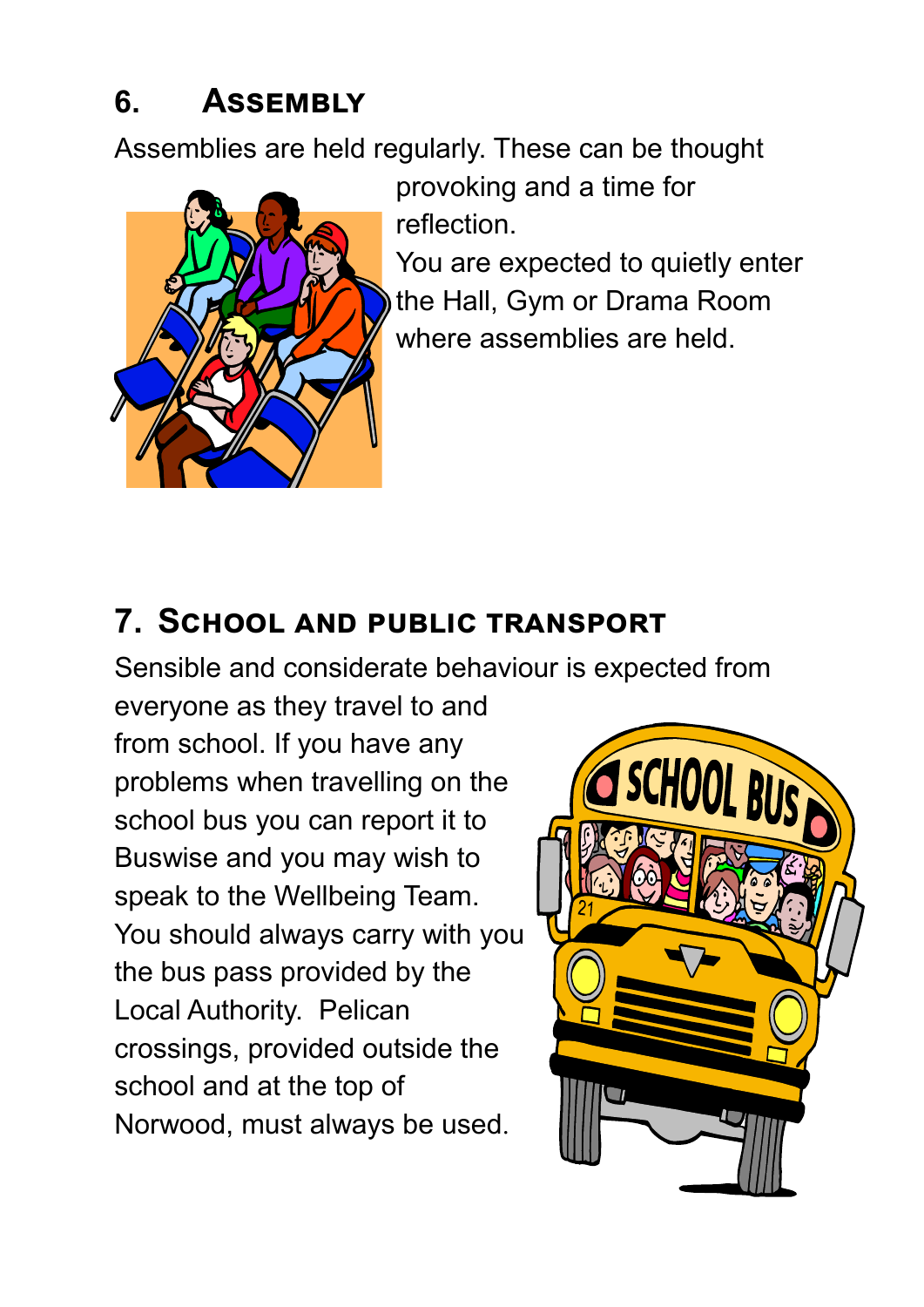# **8. Personal property**

Please ensure that all your personal property, including all your uniform and P.E. kit and other items such as your pencil case and school bag, are very clearly marked with your name. It is your



responsibility to look after your belongings including any money you bring into school. If you do lose any of your property you should report it to your form tutor as soon as possible after checking at reception and in the lost property boxes for any items that have been handed in. We do make every effort to ensure security at Beverley High School, but the Local Authority, Headteacher and staff cannot be responsible for losses and we suggest you do not bring valuables into school.

# **9. Mobile phones**

Mobile phones must be switched off and in a bag at all times except lunchtime unless your teacher directs you to use it in a lesson, for example, to photograph a piece of work. All pupils must follow this policy. If a pupil does not follow the policy their phone will be confiscated by the member of staff and stored in the main office for collection at the end of the day. Your parents will be informed by letter if this happens.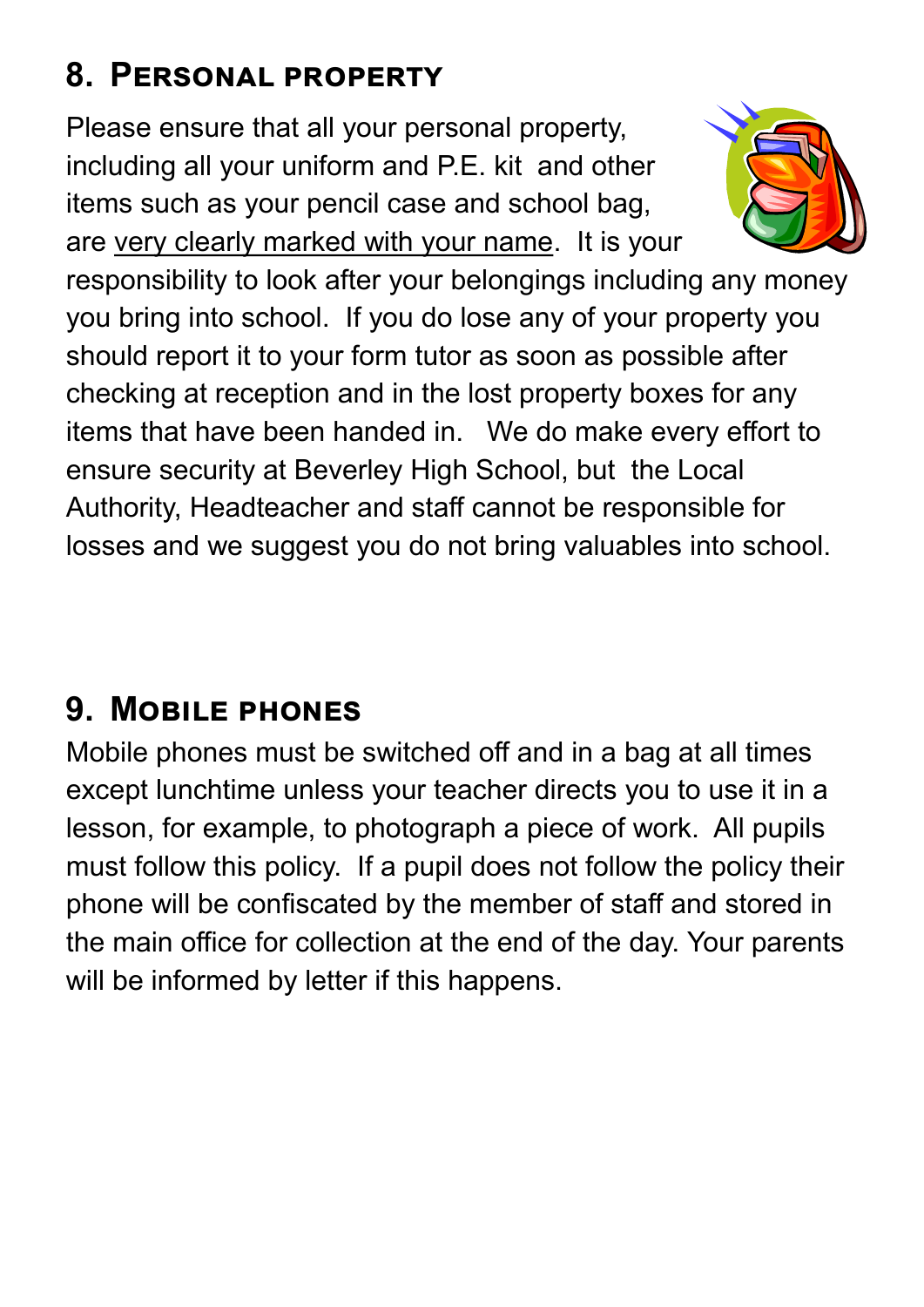# **10. Absence from school**

**Your parents should contact the school office on the first day of your absence (and every other day thereafter) explaining the reason for the absence and when you are likely to return**. **They can do this by phoning the school on 881658 or texting 07786207779 or using Edulink.** Medical and dental appointments should be arranged **outside** school hours or during school holidays wherever possible.

# **11. Signing out for appointments**

If you need to leave school during the day for an appointment you should either send a message through Edulink or Teachers2parents or give the school office a call on 881658. You will be given a special pass to show that you have been allowed out of school. Education Welfare Officers and the Police can carry out checks and any pupil found to be out of school without a pass with or without a parent, may be treated as a truant.

# **12. Holiday leave**

At Beverley High School we do not authorise holidays in term time in line with the East Riding of Yorkshire Council's Policy.